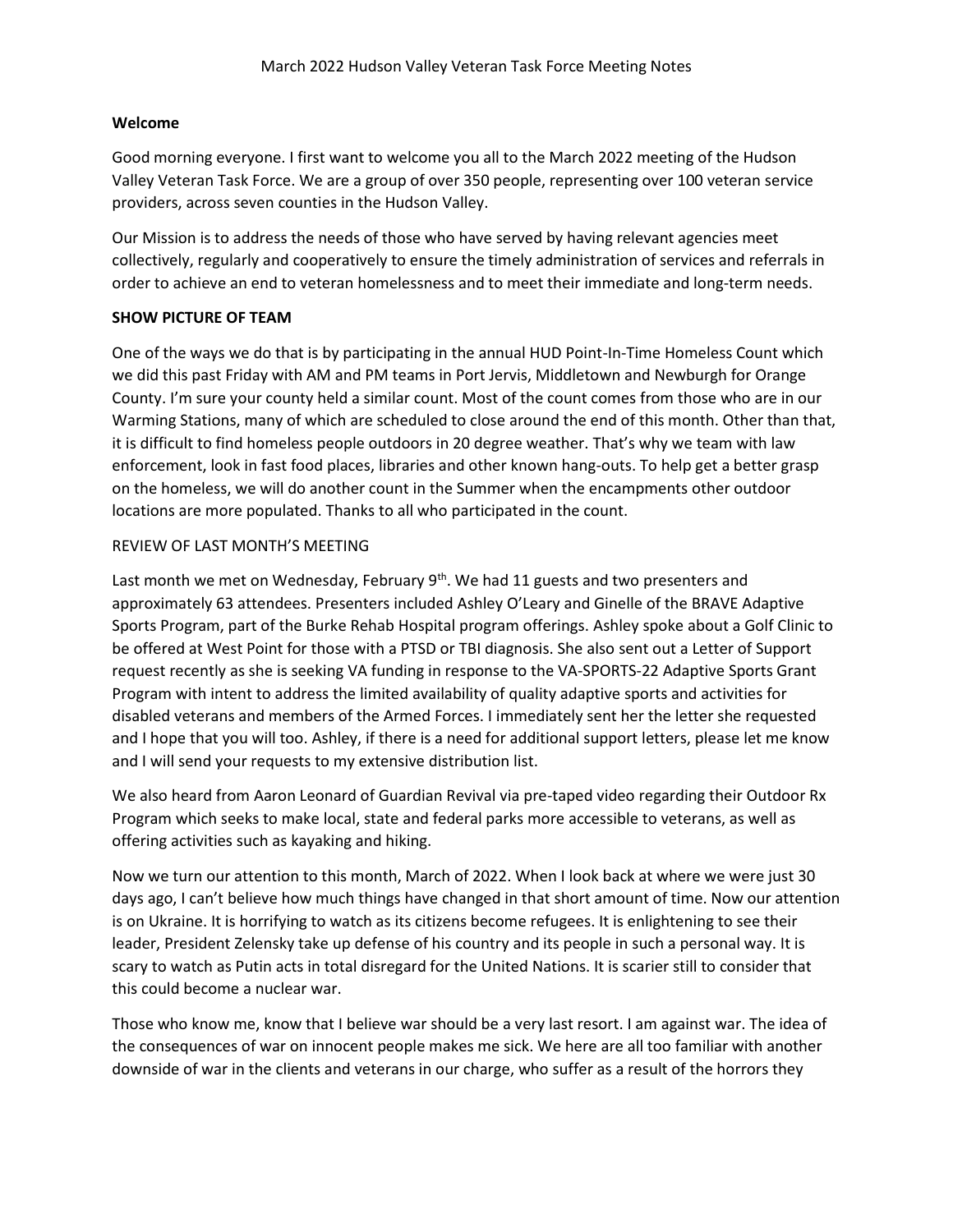have witnessed. I pray that this invasion will be resolved peacefully and the citizens of Ukraine will be allowed to return to their homes and live free of tyranny and oppression.

I received many calls asking what can be done to help the Ukrainians. I would like to send you a link to an article from J. Heinrich Arnold, leader of the Bruderhof organization. I found it informative and very much in alignment with my own beliefs.

[https://www.bruderhof.com/en/voices-blog/justice/peacemaking-in](https://www.bruderhof.com/en/voices-blog/justice/peacemaking-in-wartime?utm_source=Bruderhof+English&utm_campaign=065086428e-BruderhofWeekly20210926_COPY_01&utm_medium=email&utm_term=0_55cabf2d3f-065086428e-413276646)[wartime?utm\\_source=Bruderhof+English&utm\\_campaign=065086428e-](https://www.bruderhof.com/en/voices-blog/justice/peacemaking-in-wartime?utm_source=Bruderhof+English&utm_campaign=065086428e-BruderhofWeekly20210926_COPY_01&utm_medium=email&utm_term=0_55cabf2d3f-065086428e-413276646)[BruderhofWeekly20210926\\_COPY\\_01&utm\\_medium=email&utm\\_term=0\\_55cabf2d3f-065086428e-](https://www.bruderhof.com/en/voices-blog/justice/peacemaking-in-wartime?utm_source=Bruderhof+English&utm_campaign=065086428e-BruderhofWeekly20210926_COPY_01&utm_medium=email&utm_term=0_55cabf2d3f-065086428e-413276646)[413276646](https://www.bruderhof.com/en/voices-blog/justice/peacemaking-in-wartime?utm_source=Bruderhof+English&utm_campaign=065086428e-BruderhofWeekly20210926_COPY_01&utm_medium=email&utm_term=0_55cabf2d3f-065086428e-413276646)

In it, he identifies some organizations to donate to what can help…

Save the Childre[n https://www.savethechildren.org/](https://www.savethechildren.org/)

Samaritans Purse<https://www.samaritanspurse.org/>

Also consider;

International Rescue Committe[e https://help.rescue.org/donate/ukraine](https://help.rescue.org/donate/ukraine)

UNICE[F https://www.unicefusa.org/](https://www.unicefusa.org/)

Doctors without Boarders [https://donate.doctorswithoutborders.org](https://donate.doctorswithoutborders.org/)

MARCH is…

Women's History Month. At this time I would like to recognize all of the women of this committee, who have served their country in uniform. Women have honorably served in the military for generations and continue to break barriers even today. The courage and determination of all women who serve or have served provides a leading light to other women during their journeys in the military – and beyond. After service, women Veterans use the skills and experiences they gained in the military to achieve milestones in their careers, contribute to their communities, and become leaders across industries.

Celebrate Women's History Month with the VA at… <https://www.womenshealth.va.gov/>

They have a great presentation on the history of women in the military. I wish we had the time to review it in more detail, but we must move on if we are to stay on schedule.

In addition, Kristen Rouse, Deputy Director for Diversity, Equity & Inclusion for the NYS Div. of Veteran Services, invites you to attend their upcoming virtual program in honor of Women's History Month:

# **Women Veterans Getting Their Due: A Women's History Month Conversation with New York State Veterans' Services**

**Tuesday, March 15, 12:00-1:30 PM ET**

**Register via Zoom: [https://us06web.zoom.us/webinar/register/WN\\_Yt5EKDByT8q4s9qy-dA1Mw](https://us06web.zoom.us/webinar/register/WN_Yt5EKDByT8q4s9qy-dA1Mw)**

In this virtual event we'll hear from Elizabeth Estabrooks, Deputy Director of the VA Center for Women Veterans, on the latest in services and benefits for women veterans. We'll also hear from women veteran leaders across New York on the challenges women veterans have faced in accessing benefits and services, and how we can continue to improve services for this fastest-growing population of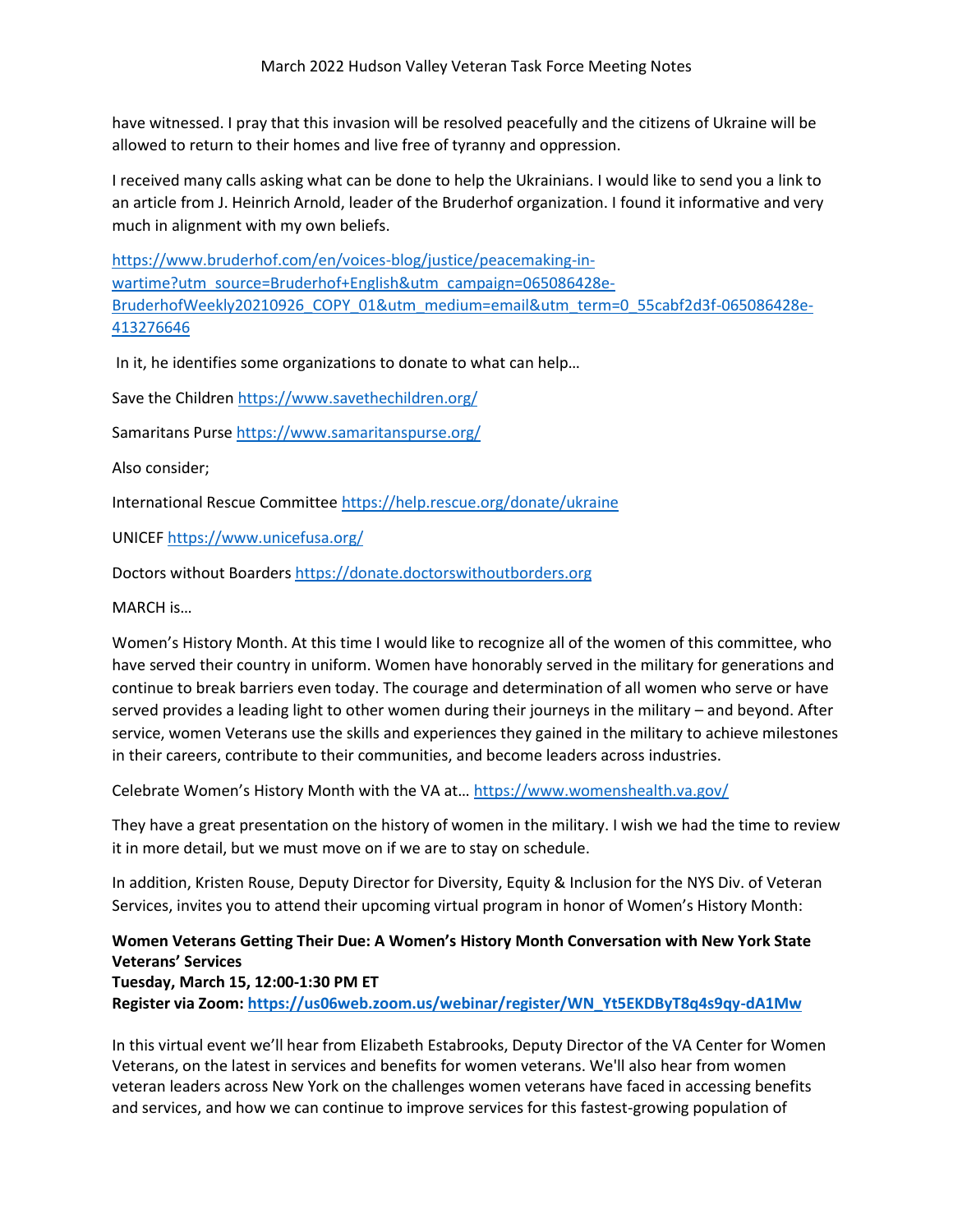veterans. Plus we will take your questions.

Speakers will include:

Elizabeth Estabrooks, U.S. Army Veteran, Deputy Director, VA Center for Women Veterans Sharon Bailey, U.S. Army and Air Force Veteran, Veteran Outreach Administrator, PFC Joseph P. Dwyer Vet to Vet Program at BRIDGES in Rockland County Tracy LoTemple, U.S. Navy Veteran, Director of Veteran Services, CompeerCORPS Lynn Magistrale, U.S. Navy and Air Force Veteran, Program Coordinator, WNY Heroes Andrea Molina, U.S. Marine Corps Veteran, Director of Veteran Services/Vet2Vet, Family Services of Westchester

It is also… Navy Reserves Birthday (3/3), Seabee Birthday (3/5), K-9 Veterans Day (3/9), American Legion Birthday (3/15), St. Patrick's Day (3/17), Rosie the Riveter Day (3/21), Medal of Honor Day (3/25), Vietnam Veterans Day (3/29)

At this time I would like to welcome our Special Guests and New Members;

Jamie Cevetillo is a CASAC-II and the Resource Coordinator for the Middletown City Drug Treatment Court. Middletown is in the process of implementing a Veteran Treatment Track to its Drug Treatment Court and we stand ready to assist with our Dwyer Peer Mentoring Program to aid veterans as they navigate this transitional phase in their lives. We look forward to a mutually rewarding program.

Benjamin Tisdale was introduced to us by Melissa Clark of United Way of Orange and Dutchess. He is the Governor of the Tri-State Chapter of Alpha Omega Phi, a fraternity which supports veterans in 5 states including NY. He is based in Wappingers.

Susan (Assunta) Vitti – Susan is a Clinical Psychologist and Director of the Psychology Pre-Doctoral Internship Program with the VA. She is also the Suicide Prevention Coordinator and REACH Vet Coordinator at Montrose VA. Susan, I assume you already know Carl LoFaro who has really moved the ball forward with our suicide prevention programs. I'm sure we will be working together closely.

Lois-Lachel Migkins, Lois is with NAAM House Initiative, Inc. who's main office is on Staten Island. They are a veteran owned and designed to help chronically Ill Disabled Veterans access to housing, respect, advocacy to attain adequate medical diagnosis and treatment, everyday life skills, and help to mitigate the circumstances leading to recurrent homelessness. Lois, you are among friends here, and we look forward to learning more about NAAM House at a future meeting.

And finally, Dr. Beatrice Krauss. Beatrice was referred to us by George Frazier of Hoops Express. She is a health psychologist who also plays harp. She is finishing a certification to be a Therapeutic Musician. She states; I have been playing harp once a week at a hospice here in Tucson. Although we therapeutic musicians have lists of popular songs by age, we have no such list for veterans. Also, we often do honor ceremonies (which I believe are very much akin to our "Final Salute to Veterans" program as practiced by our area Hospice Programs) and play what we "think" vets would like in the background. I have a 10- 20 minute on-line survey with music clips for two purposes: 1) what is calming, what is the go-to music for vets of various ages, and do they find several tunes I have been using to be calming?; 2) what would they want played at an honor service..... the anthem of their service branch? America the Beautiful? The Star Spangled Banner? I've found so far that this varies by service branch. To achieve stable results, I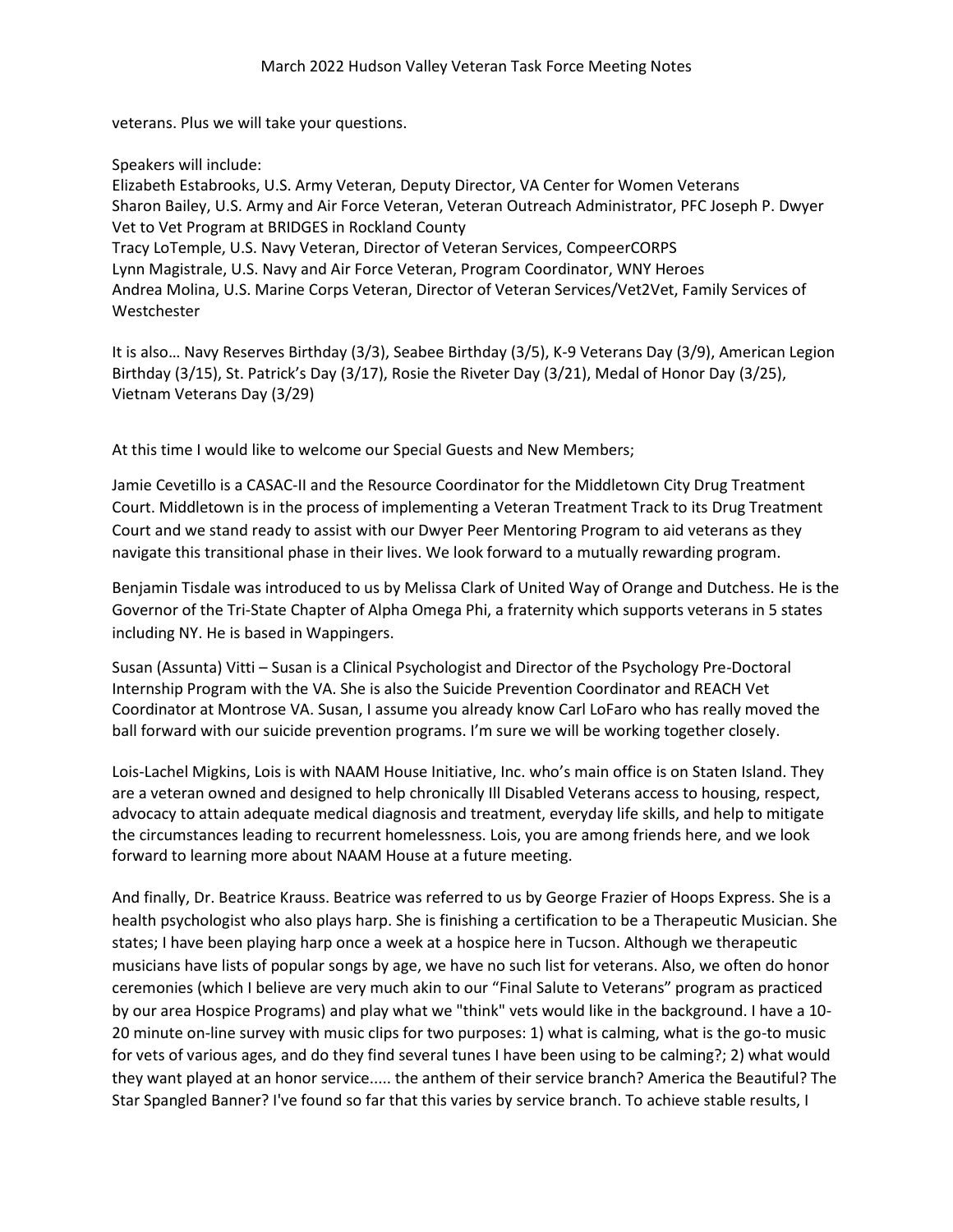need about 10-20 more responses to my survey. I have already transcribed the service anthems for small portable harp and recorded them so that vets can listen on-line and indicate what they would want played.

Here is a link to the survey. Please complete the survey if you are able and feel free to forward it to your distribution lists.

**How do I participate in Dr. Beatrice Krauss' Veteran Music Survey?** Click on this link to start the survey: [https://uarizona.co1.qualtrics.com/jfe/form/SV\\_56i1CzmAzStGARw](https://uarizona.co1.qualtrics.com/jfe/form/SV_56i1CzmAzStGARw)

Jamie Cevetillo, CASAC-II, LMHC Resource Coordinator I Middletown City Drug Treatment Court 2 James Street, Middletown, NY 10940 Tel: 845-476-3581 I Fax: 212-419-8401 Email: [jcevetil@nycourts.gov](mailto:jcevetil@nycourts.gov)

Benjamin O. Tisdale Governor, Tri-State Chapter (914) 343-8730 [tristate@alphaomegaphi.org](mailto:tristate@alphaomegaphi.org) [www.alphaomegaphi.org](http://www.alphaomegaphi.org/)

Assunta (Susan) G. Vitti, Ph.D. Clinical Psychologist-MH Care Line Director, Psychology Pre-Doctoral Internship Program Suicide Prevention Coordinator REACH Vet Coordinator ETAT Committee Chair VA Hudson Valley Healthcare System 2094 Albany Post Road Montrose, NY 10548 [Assunta.vitti@va.gov](mailto:Assunta.vitti@va.gov) 914-737-4400 ext. 203188

Lois-Lachel Migkins [ll.migkins@naam-house.info](mailto:ll.migkins@naam-house.info)

Beatrice J. Krauss, Ph.D. R. L. Gorsuch Fellow Designated Campus Colleague, Psychology Department, University of Arizona Associate Editor, Journal of Methods and Measurement in the Social Sciences, <https://journals.uair.arizona.edu/index.php/jmmss/index> Member, Evaluation Group for the Analysis of Data, University of Arizona. To join go to <https://list.arizona.edu/sympa/info/egad>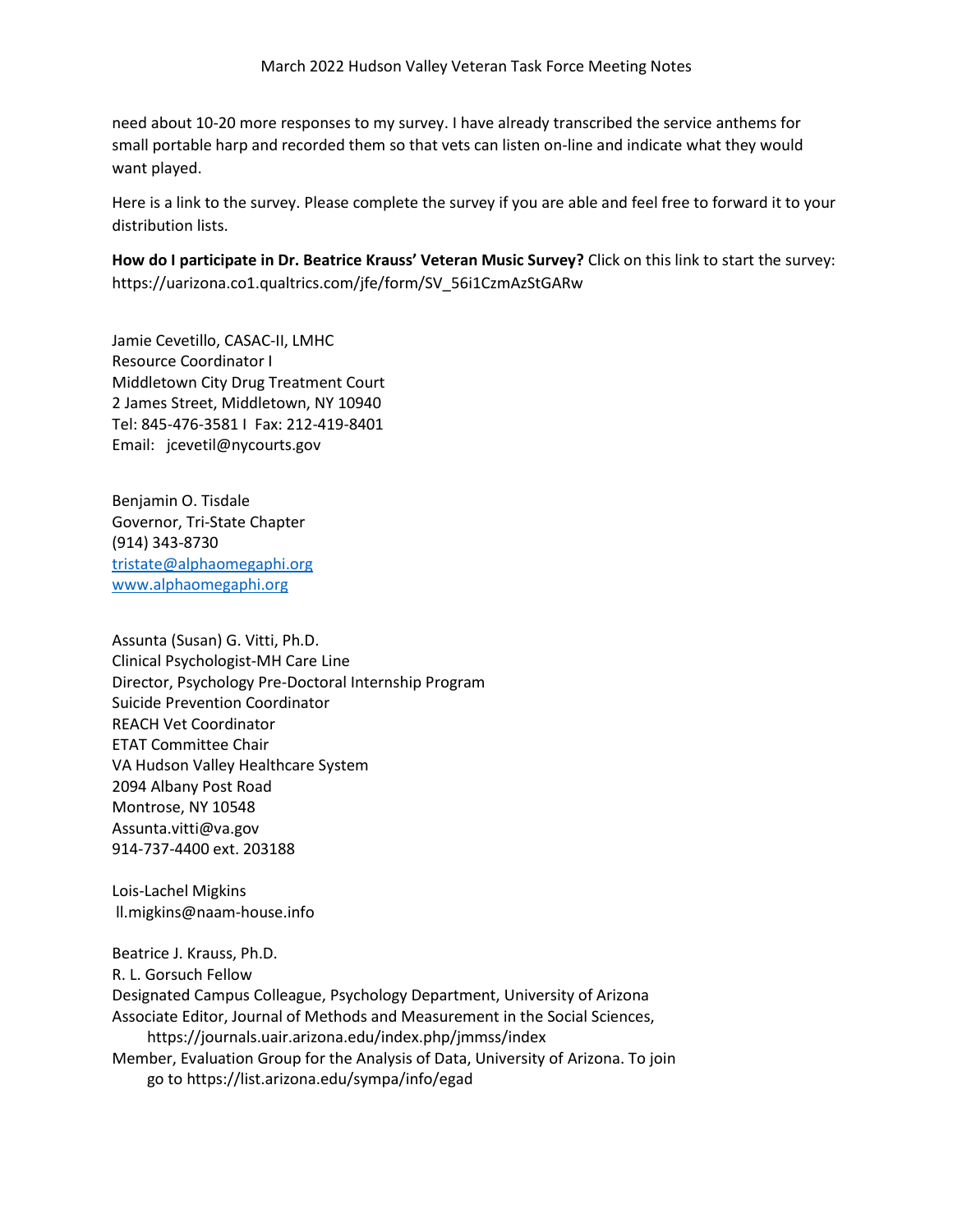and click Subscribe in the left hand column Emerita Professor of Urban Public Health, City University of New York School of Public Health Residing in Tucson, AZ

Clint Allsup[: callsup@mhaorangeny.com](mailto:callsup@mhaorangeny.com)

And now for our Presenters today.

First is Jessica Cohen, Managing Editor of Strauss News. Strauss News is actually a conglomerate of several local news sources, one of which you are probably familiar with for your location. Jessica seeks to put her finger on the pulse of the veteran community and report on the stories that are important to us.

Shawn Walton, Veteran Services Officer, NYS Division of Veteran Services. Shawn hails from Brooklyn and along with Benjamin Pomerance, Deputy Director for Program Development for the New York State Division of Veterans' Affairs, has been very busy with the NYS Homeless Veterans Outreach effort. If you weren't able to attend the recent Homeless Veterans Webinar, you missed a good one.

David Noble and Maureen Dahms, with Home Depot. Home Depot is hiring and they have a Military Careers Program. Here to tell us more about it is David and Maureen.

Ed Reid, Vet Zero Transportation Program. Ed, transportation, as you see further down the list of our priorities, has been a sticking point for us all along. For the transportation services that are available, there always seems to be some shortcoming that keeps it from working for the veteran. Either the services doesn't go where the veteran needs to be, or operates outside of the time the veteran's appointment is. Vet Zero seems to have circumnavigated all of these issues and is providing real transportation services when needed. I have even known you to come from Poughkeepsie to Port Jervis to transport a veteran, which is very much appreciated, but obviously not sustainable. Please tell us more about the program and what is a reasonable expectation for outlying counties.

Jerome Kleiman is planning the 80<sup>th</sup> Anniversary of Bataan Death March. The Memorial Event is taking place on Saturday, April 9<sup>th</sup> at Bataan Road in Orangeburg, NY. For those, like myself, who may not be familiar with this historic event, I yield to Jerome for a quick history lesson and an explanation as to why it is so important.

Thank you to all of our presenters today. It never ceases to amaze me that even 8 years later, we are still learning new things about veteran events, programs and services. It once again reminds me of how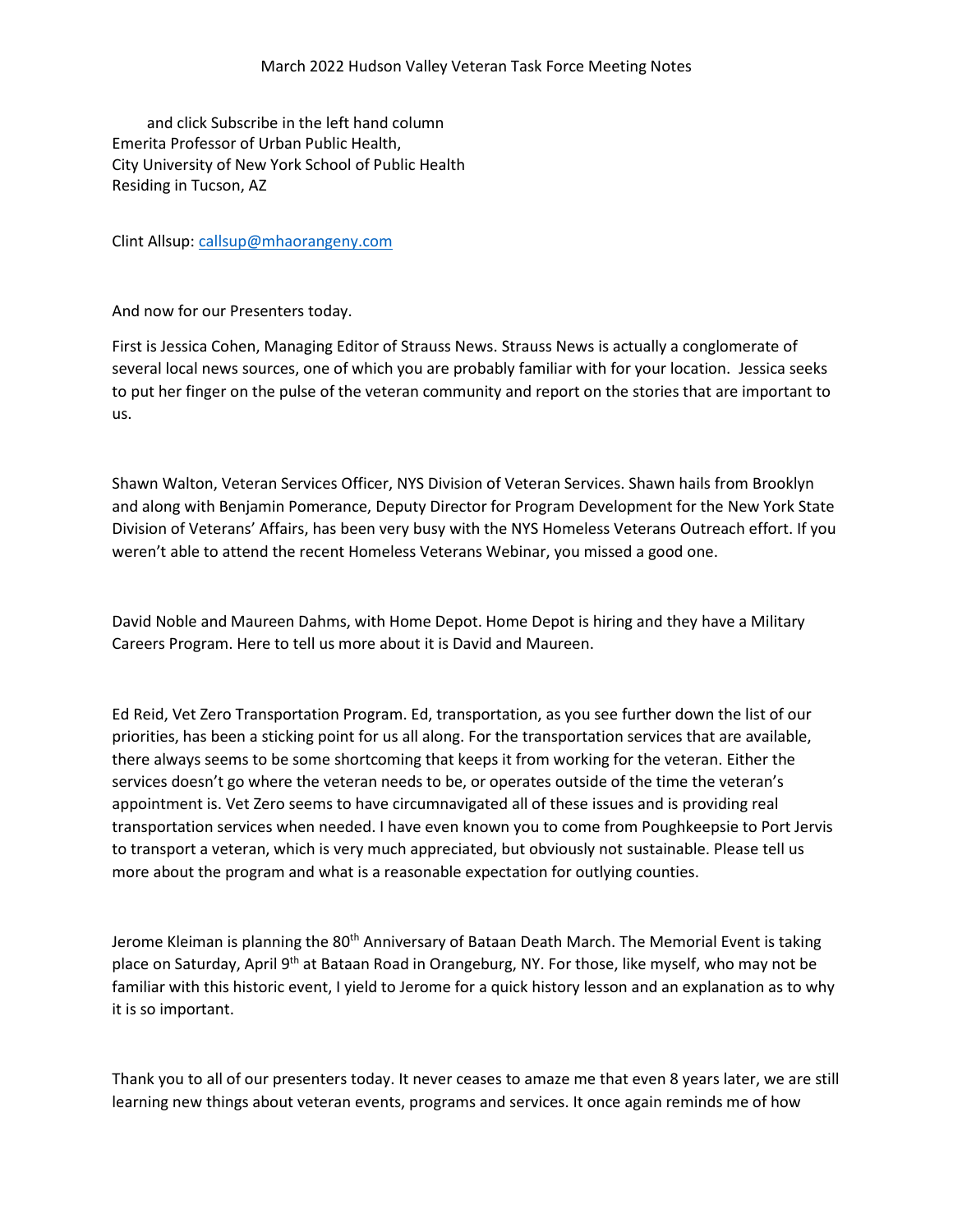important it is to centralize this information and make possible for those seeking services to find us, as well as increasing our ability to find each other. Again, I thank you all for your wonderful presentations.

Here is the contact information for all of our presenters today…

Jessica Cohen Managing Editor Warwick Advertiser The Chronicle Photo News West Milford Messenger 845-469-9000 x339 (office) 914-573-9220 (cell) [jess8jj8@gmail.com](mailto:jess8jj8@gmail.com)

Shawn D. Walton, M.A., M.S. Veterans' Service Officer Veteran Homelessness Resource & information VISTA Fellow New York State Division of Veterans' Services 55 Hanson Place, Room #932, Brooklyn, NY 11217 Phone (718) 722-2377 | [shawn.walton@veterans.ny.gov](mailto:shawn.walton@veterans.ny.gov) | [www.veterans.ny.gov](http://www.veterans.ny.gov/)

Here is the info related to the recent webinar, focusing on federal and state benefits, programs, and services for Veterans, Service Members, and Military Families.

Attached, are the slides from this webinar. Also attached is the current New York State Division of Veterans' Services Directory, where you can find the contact information for our accredited Veterans Benefits Advisors who work within your particular area of operations.

Here is the link to the recording from the program: [https://meetny.webex.com/recordingservice/sites/meetny/recording/4b7a280c7d52103abe8f0050568c](https://meetny.webex.com/recordingservice/sites/meetny/recording/4b7a280c7d52103abe8f0050568c1b23/playback) [1b23/playback](https://meetny.webex.com/recordingservice/sites/meetny/recording/4b7a280c7d52103abe8f0050568c1b23/playback)

Respectfully, Benjamin Pomerance, Esq. Deputy Director for Program Development New York State Division of Veterans' Services

Dave Noble, Store Manager, 1242 Middletown david j noble@homedepot.com Maureen Dahms, Home Depot [maureen\\_t\\_dahms@homedepot.com](mailto:maureen_t_dahms@homedepot.com)